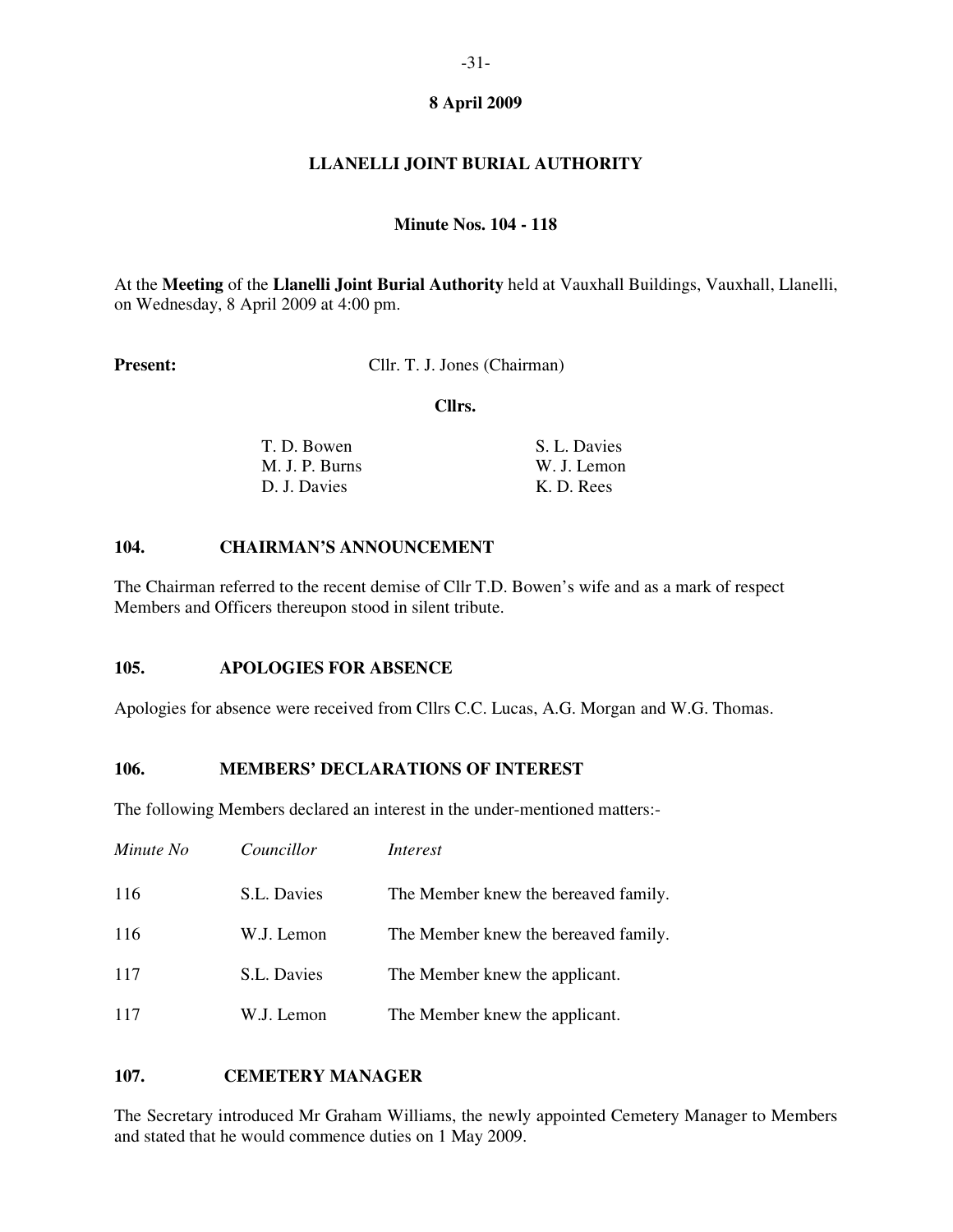Members thereupon welcomed Mr Williams to the Burial Authority and by way of response Mr Williams gave a short address on his initial plans for moving the service forward and he thanked Members for their supportive remarks.

#### **108. CONFIRMATION OF MINUTES**

**RESOLVED** that the following minutes (copies of which had been previously circulated) be confirmed and signed as a true record of proceedings.

Ordinary Meeting - 11 March 2009

#### **109. INCOME AND EXPENDITURE REPORTS**

**RESOLVED** that the income and expenditure report for February 2009 and the provisional report for March 2009 be noted.

## **110. SCHEDULE OF PAYMENTS**

Consideration was given to the schedule of payments for March 2009, which revealed expenditure for the month amounted to £25,498.33.

**RESOLVED** that the information be noted.

#### **111. ICCM NEWSLETTER**

The Secretary provided Members with an overview of the Institute of Cemetery and Crematorium Management's newsletter issue No.11. (copies having been previously circulated) and following discussion it was

**RESOLVED** that the information be noted.

# **112. PUBLIC BODIES (ADMISSION TO MEETINGS) ACT, 1960**

**RESOLVED** that in view of the confidential nature of the business to be transacted the following matters be considered in private and that the power of exclusion of the public under Section 1(2) of the Public Bodies (Admission to Meetings) Act, 1960 be exercised.

## **113. EMPLOYING AUTHORITY DISCRETIONS AND DISCRETIONARY POLICY**

Members were circulated with a report from the Secretary which informed of the alteration to the existing Local Government Pension Scheme Regulations 1997 (as amended) and the introduction of the new regulations. Following discussion it was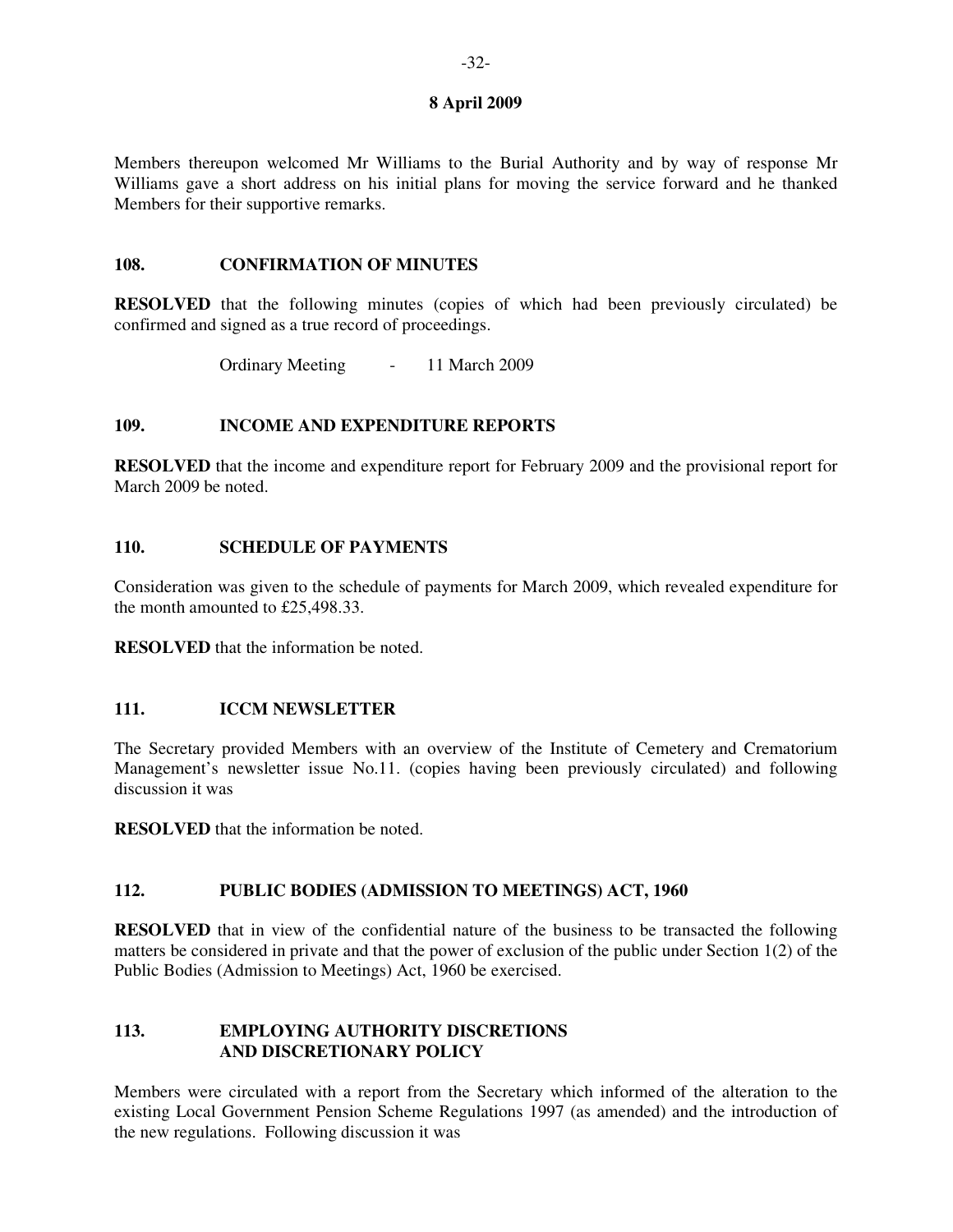**RESOLVED** that the report be received and that the revised policy be adopted.

## **114. LOCAL GOVERNMENT PAY SCALES AND ALLOWANCES**

Further to Minute No 57 (12 November, 2008) the Secretary informed Members of the announcement of an additional award of 0.30% by the arbitration panel appointed to settle the 2008 pay dispute and it was

**RESOLVED** that the National Joint Council circular 3/08 reflecting an increase of 2.75% (plus £100) per annum on spinal column points  $4, 5 \& 6$  on the April 2007 payscales, and not an increase of 0.30% on the April 2008 payscales (as published in National Joint Council circular 2/08 dated 17 October 2008) be received and adopted.

## **115. BUDGET VIREMENTS**

The Secretary provided Members with a journal report outlining proposals to a vire a sum of money from various cost centres to fund the new post of Cemetery Manager. After a brief discussion it was

**RESOLVED** that the virement proposals be accepted.

# **116. NEW STYLE OF MEMORIAL**

Cllrs S.L. Davies and W.J. Lemon declared a personal and prejudicial interest in the following item as they both knew the bereaved family and so did not speak or vote on the matter under discussion.

The Secretary reported that an application had been received to install a grey granite headstone comprising a standard base with two separate pillars instead of the conventional single face plate associated with standard lawn memorials. Members were informed that the height of the pillars were identical to a standard lawn memorial and that each pillar would be bolted in place from underneath the base to ensure a secure and stable fix. Following discussion it was

**RESOLVED** that the application be approved.

# **117. INSTALLATION OF MEMORIAL BENCH**

Cllrs S.L. Davies and W.J. Lemon declared a personal and prejudicial interest in the following item as the applicant was personally known to them and so did not speak or vote on the matter under discussion.

Members considered a letter from Mrs H requesting permission to install a memorial bench in the cemetery grounds near to the grave of her late husband. The Secretary stated that the area was still being utilised for the access of machinery and a pedestrian walkway for current burials. After a short discussion it was